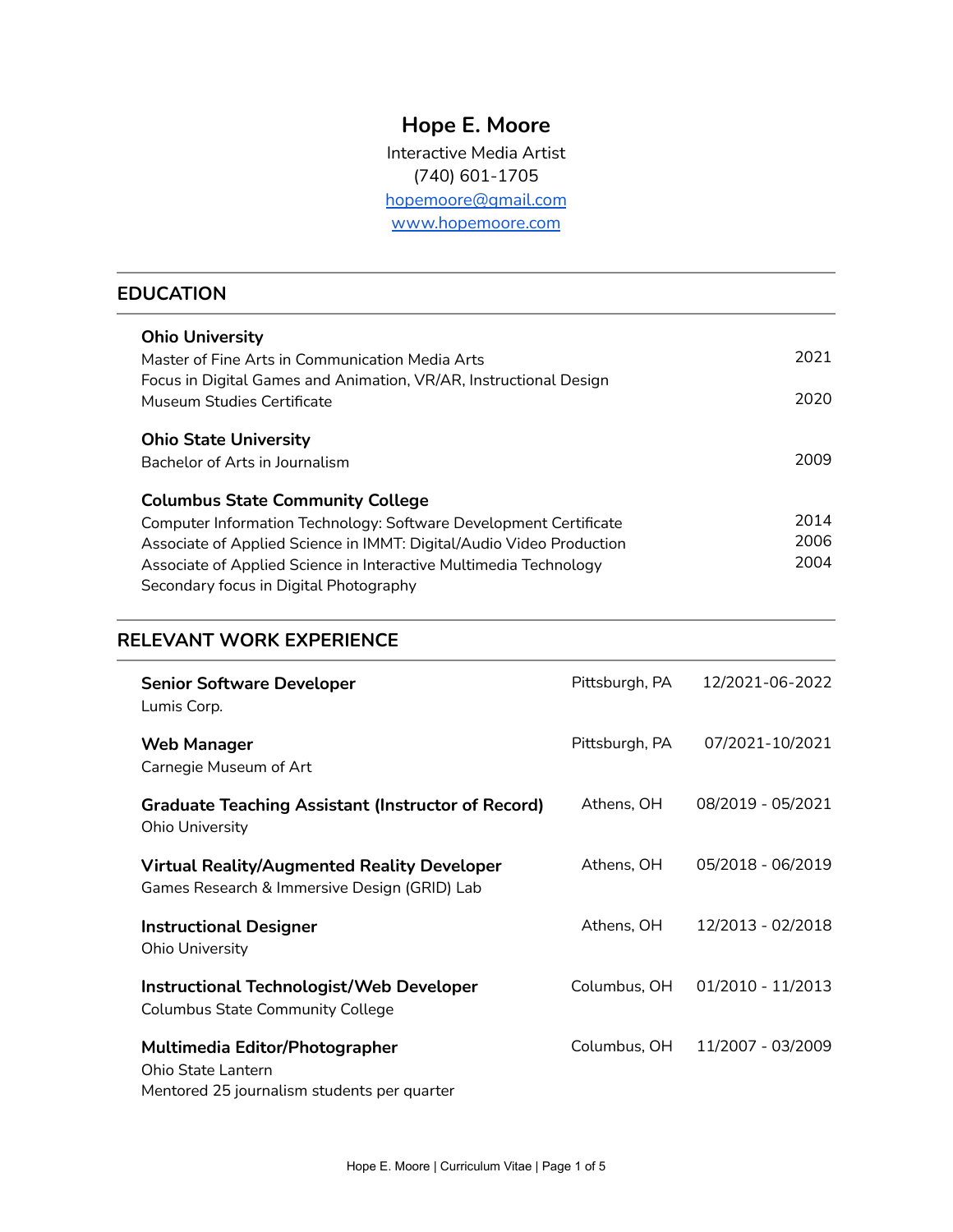# **TEACHING**

| <b>Instructor of Record</b>                                                                                                                                                                                                                          |                                                                                                |                                                                                                                                       |
|------------------------------------------------------------------------------------------------------------------------------------------------------------------------------------------------------------------------------------------------------|------------------------------------------------------------------------------------------------|---------------------------------------------------------------------------------------------------------------------------------------|
| <b>Coding for Creatives</b>                                                                                                                                                                                                                          | <b>Computer Science</b>                                                                        | <b>Undergraduates</b>                                                                                                                 |
| <b>Teaching Assistant</b><br>Visual Storytelling<br>Media and the Creative Process                                                                                                                                                                   | Media Design<br>Media Design                                                                   | Undergraduates<br>Undergraduates                                                                                                      |
| Facilitator<br><b>Facilitating Online Learning: The Basics</b>                                                                                                                                                                                       | Online Teaching                                                                                | Graduates                                                                                                                             |
| <b>Designed and Presented Workshops</b><br>Designing in the Third Dimension<br><b>Game Design and Unity</b><br>Accessibility on the Classroom<br>Let's Talk About Magic<br>Best Practices for Developing Online Classes<br><b>Photography Basics</b> | Unity<br>Unity<br>Universal Design<br><b>Online Lectures</b><br>Online Teaching<br>Photography | Ages 10-18<br>Ages 10-18<br><b>University Professors</b><br><b>University Professors</b><br><b>University Professors</b><br>Ages 8-13 |

### **CONFERENCE PRESENTATIONS**

| <b>Hacking the Brain with Games</b><br>GDFX 2018                                                                                                                                               | 2018 |
|------------------------------------------------------------------------------------------------------------------------------------------------------------------------------------------------|------|
| <b>Technology and Physical Education: Utilizing Coach's Eye</b><br>to improve students' skill-related physical performance<br>Presented with Dr. Hyun-Ju Oh<br>OHAHPERD Conference 2017        | 2017 |
| Using Player Types to Enhance Motivation in the Classroom<br>Educational Technology Conference 2017                                                                                            | 2017 |
| Teaching in the Space-Time Continuum:<br><b>Ubiquitous Learning in Three Course-Spaces</b><br>Presented with T.J. Cyders, Matthew Dingo, Audra Hilterbran, and Eric Williams<br>Innovate! 2016 | 2016 |
| <b>Creating Narratives</b><br>2016 Playful Learning Summit                                                                                                                                     | 2016 |
| <b>Filling the Gap Between Higher Education</b><br>and Needs in the Workforce<br><b>Presented with Candi Morris</b><br><b>OHECC 2015</b>                                                       | 2015 |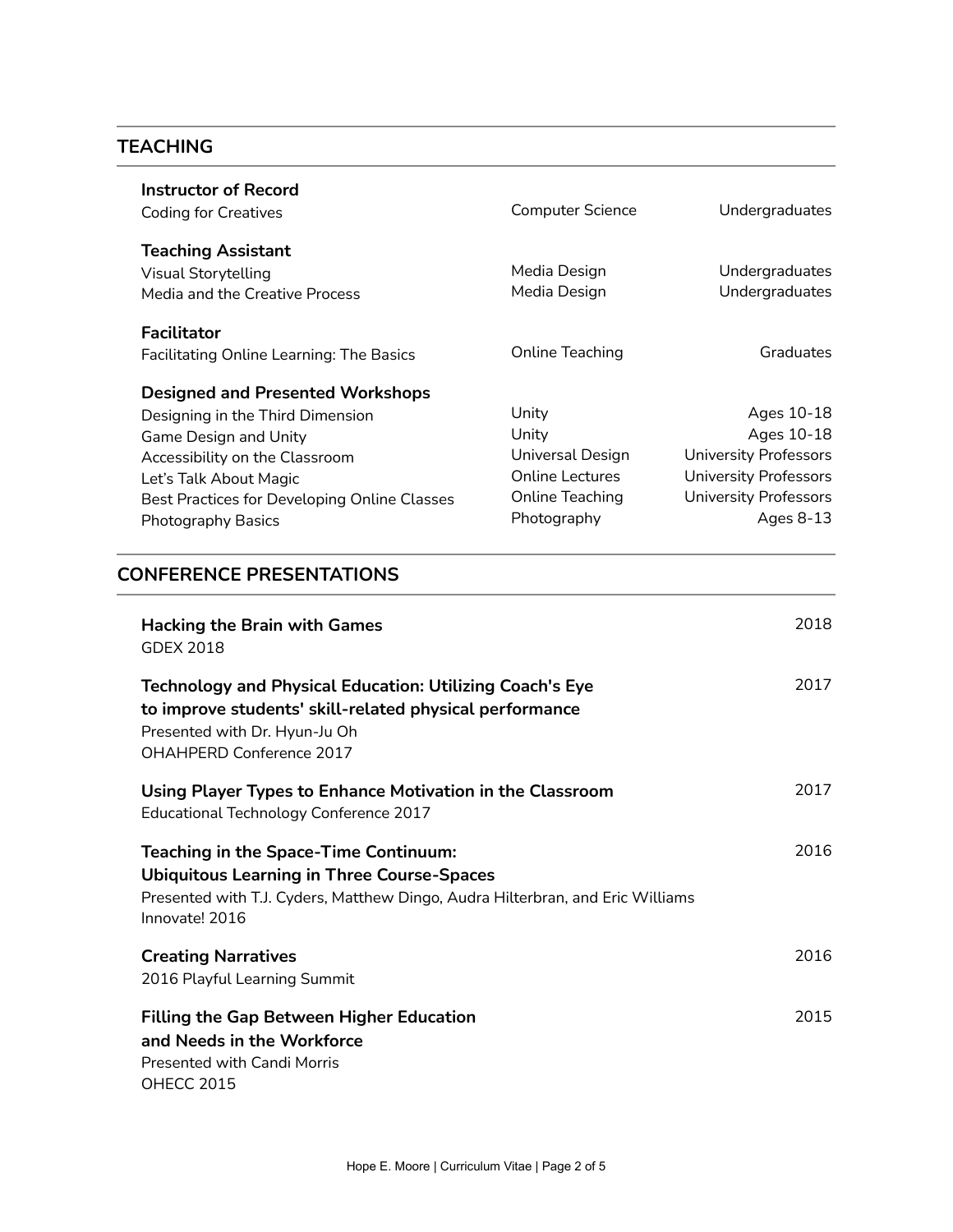#### **EXHIBITIONS AND SHOWS**

| <b>Practical Time Travel: The Ridges</b><br>MFA Thesis - Virtual reality experience<br>Using Blender, Substance Painter, Unity, C#, and SteamVR                                                                                        | 2021       |
|----------------------------------------------------------------------------------------------------------------------------------------------------------------------------------------------------------------------------------------|------------|
| <b>Janus: There's More to What You See</b><br>In collaboration with the 2019-2020 Museum Studies cohort<br><b>Ohio University's Merging Concepts</b><br>Virtual museum exhibition<br>Using HTML, CSS, JavaScript, jQuery, and Webflow  | 2020       |
| <b>Tuning Out the Interference</b><br>In collaboration with Dr. Geoff Dabelko and Dr. Matthew deTar<br>Open OHIO's Horizons of Interference<br>Interactive artwork<br>Using Arduino, TouchDesigner, and Python                         | 2020       |
| <b>Rememblocks VR Exhibit</b><br>The Digital Sideshow<br>Virtual reality game<br>Using Unity, C#, and SteamVR                                                                                                                          | 2020       |
| Sibyl<br>as Assistant Projection Designer<br>Ohio University College of Fine Arts Playwright's Festival<br>Live interactive theater projection<br>Using Autodesk Maya, TouchDesigner, and Microsoft Kinect                             | 2019       |
| <b>Dancing Colors</b><br>Ohio University Student Research and Creative Expo<br>Awarded Second Place among Media Graduates<br>Collaborative projected augmented reality experience<br>Using TouchDesigner, Microsoft Kinect, and Python | 2019       |
| <b>Music [Sticky] Notes</b><br>Toronto Kids Digital Festival<br>Inclusive Science Day by Ohio Valley Museum of Discovery<br>Augmented physical reality experience<br>Using TouchDesigner and Python                                    | 2019, 2020 |
| <b>Turbulent Minds</b><br>In collaboration with Dr. Brett Peters<br>Open OHIO's Navigating Turbulence<br>Series of interactive art pieces<br>Using Unity, C#, TouchDesigner, and Python                                                | 2019       |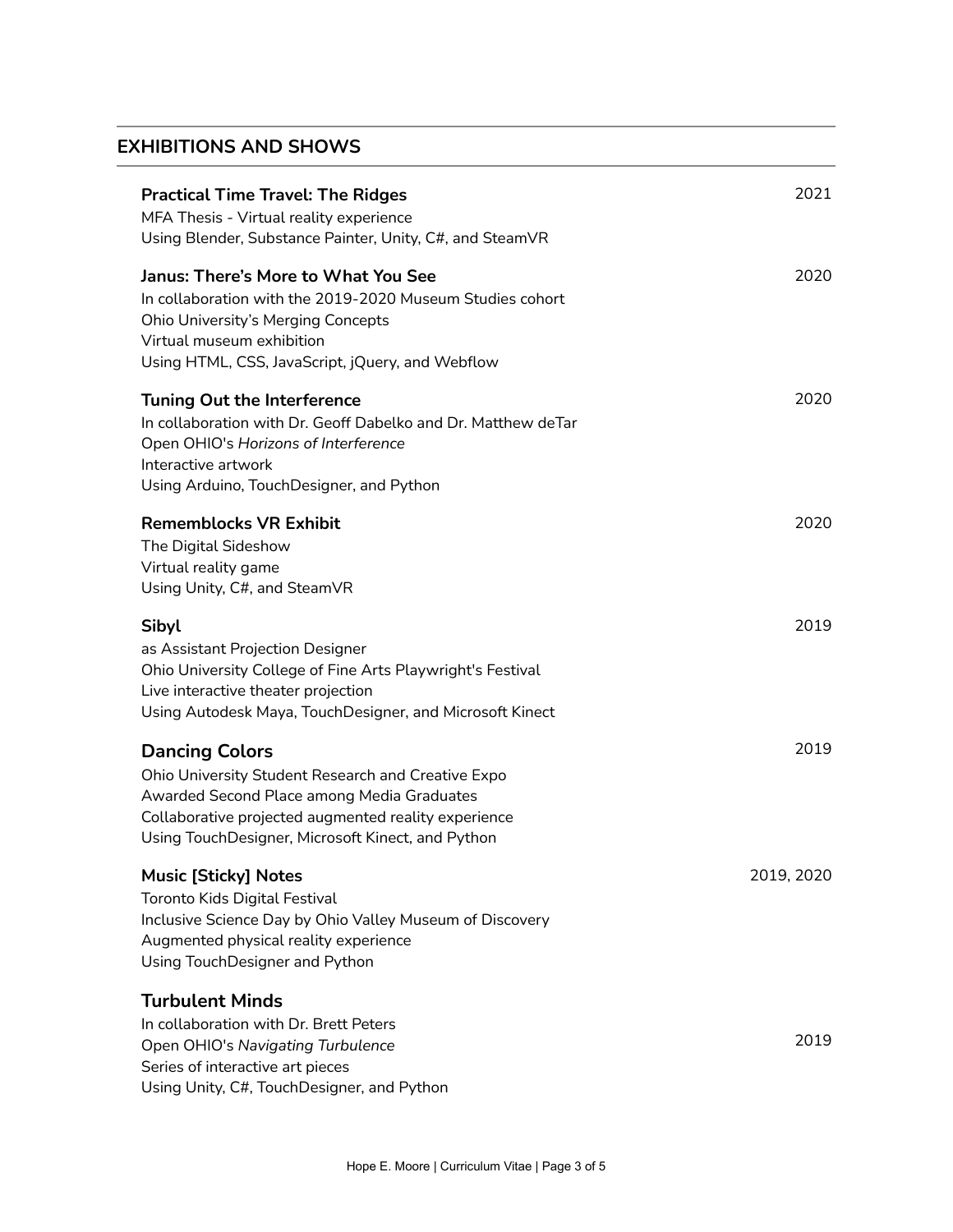### **LEADERSHIP**

| The Lantern Multimedia Editor<br>Ohio State University's student newspaper<br>Coordinated a staff of two assistant editors<br>Mentored 25 journalism students per quarter              | 2008-2009       |
|----------------------------------------------------------------------------------------------------------------------------------------------------------------------------------------|-----------------|
| <b>Senior Student Ambassador</b><br>Coordinated and trained 11 junior members of the<br>CSCC Student Ambassador Leadership Program                                                     | 2006-2007       |
| <b>Cougar News Editor-in-Chief</b><br>Columbus State's student newspaper<br>Coordinated more than 30 writers, photographers, and designers<br>Circulation of 5,000 publications weekly | 2006-2007       |
| <b>COMMUNITY SERVICE</b>                                                                                                                                                               |                 |
| <b>Ohio Valley Museum of Discovery/WOUB Learning Lab</b><br>Mentor at Discovery Lab, Discovery Lab Jr., Athens Makers and<br>other various events                                      | 2018-2020       |
| <b>Serious Play Conference</b><br>Photographer, graphic designer, virtual conference tech support,<br>and general assistance                                                           | 2016-2020       |
| <b>FIRST LEGO League</b><br>Judge/General Volunteer                                                                                                                                    | 2005, 2012-2014 |
| <b>Thunderbird Acres Neighborhood Association</b><br>Photography Instructor for Summer Journalism Corps Program                                                                        | 2006            |
| <b>CSCC Student Ambassador Leadership Program partners</b><br>Volunteered for over 60 events for 20 local organizations                                                                | 2005-2007       |
| <b>AWARDS</b>                                                                                                                                                                          |                 |
| 2nd Place Media Arts & Studies Graduate Level<br>Ohio University Student Research & Creative Expo                                                                                      | 2019            |
| <b>Outstanding Woman Student Leader</b><br><b>CSCC Women Student Leadership Awards</b>                                                                                                 | 2006            |